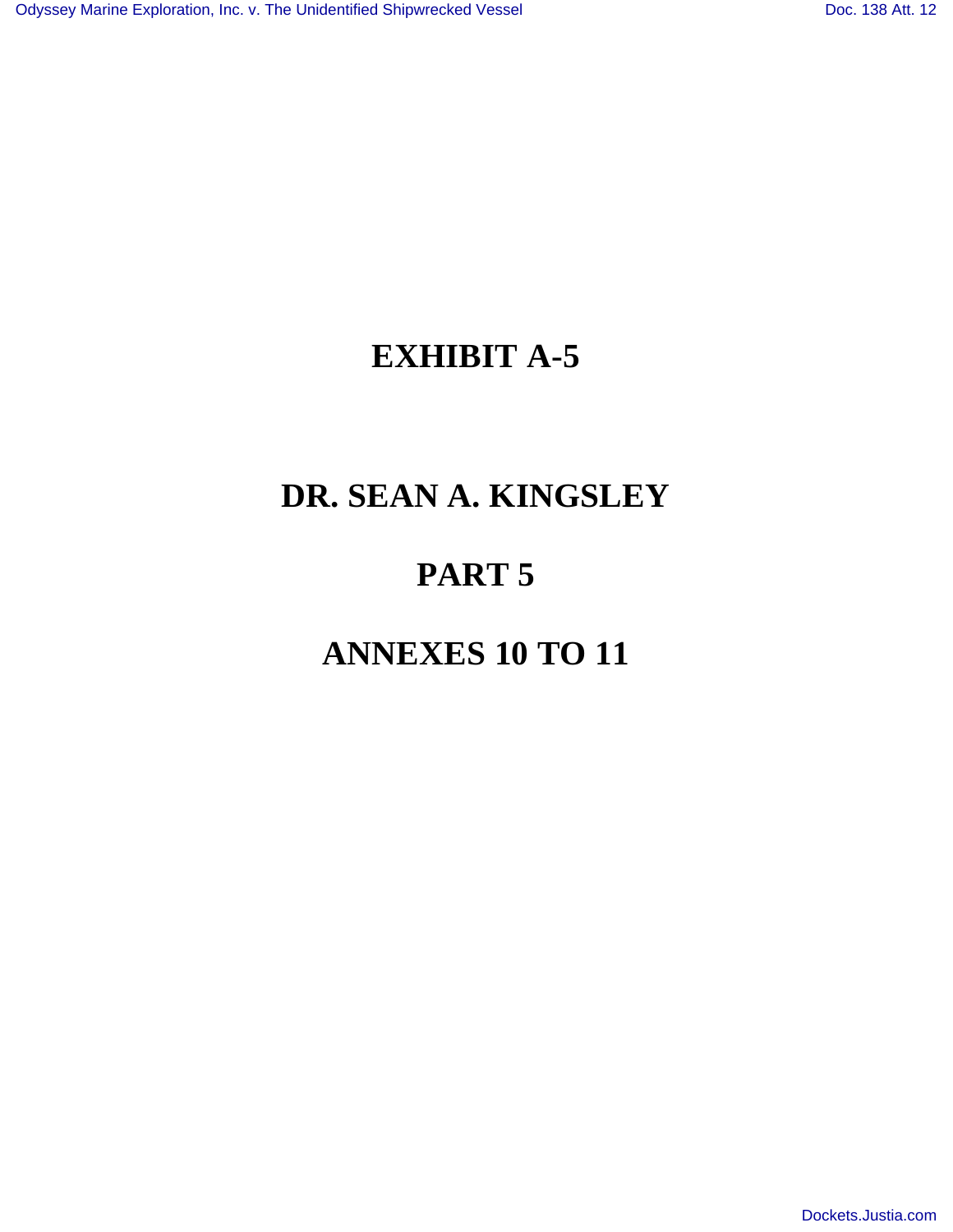## **ANNEX 10**

## **TO**

## **EXHIBIT A**

- 10.1. Cannon terminology from Blackmore's *The Armouries of the Tower of London. I. Ordnance* (London, 1976), 216.
- 10.2. Cannon (olive jars and Chinese pottery) from the *Sacramento*, Brazil, 1688: Pernambucano de Mello, U., 'The Shipwreck of the Galleon Sacramento-1668 off Brazil', *International Journal of Nautical Archaeology* 8.3 (1979), 213-223.
- 10.3. Examples of foreign cannon typologically similar to Spanish culverins and *obuses*, and non-Spanish cannon with dolphin handles from Blackmore's *The Armouries of the Tower of London. I. Ordnance*, London, 1976.
- 10.4. English short-barreled bronze cannon similar to Spanish *obuses* (catalogued by Rudi Roth): http://www.cannons.ch/verkaufe.htm.
- 10.5. European iron cannon comparable to Delgado annex 9.25 from Caruana, A.B., *The History of English Sea Ordnance 1523-1875. Volume I: 1523- 1715, the Age of Evolution*, Rotherfield, 1994.
- 10.6. Inscription dated 1803 on an iron cannon stripped of its outer concretion from HMS *Pomone*, England, 1811: Tomalin, D.J., Simpson, P. and Bingeman, J.M. 'Excavation Versus Sustainability *In Situ*: a Conclusion on 25 Years of Archaeological Investigations at Goose Rock, a Designated Wreck-Site at the Needles, Isle of Wight, England', *International Journal of Nautical Archaeology* 29.1 (2000), 8, fig. 7.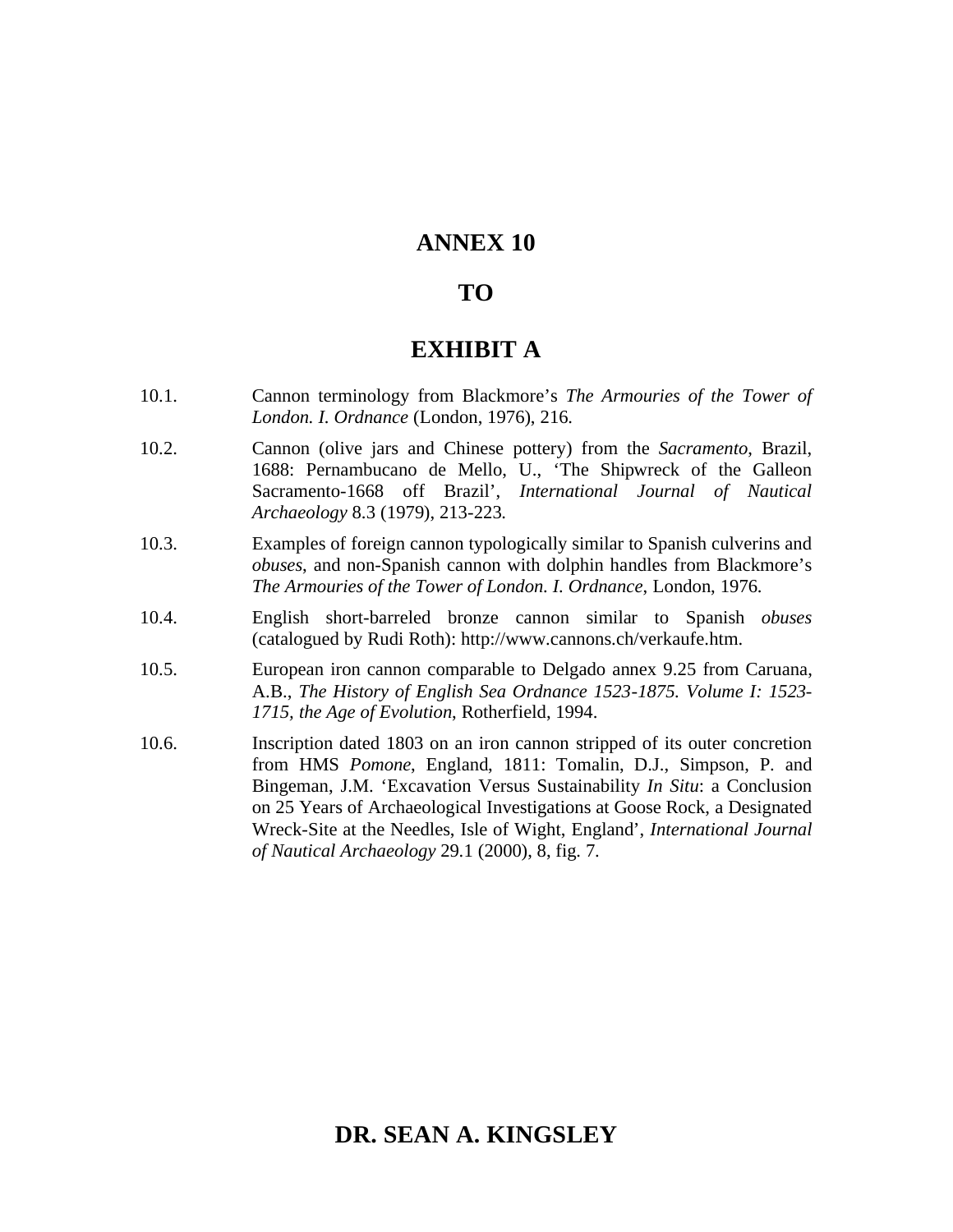# DEPARTMENT OF THE ENVIRONMENT

# The Armouries of the Tower of London

I Ordnance

H.L. BLACKMORE

LONDON: HER MAJESTY'S STATIONERY OFFICE

**Annex 10.1** 

Copyright 2007 Odyssey Marine Exploration - May not be reprinted without written permission of Odyssey Marine Exploration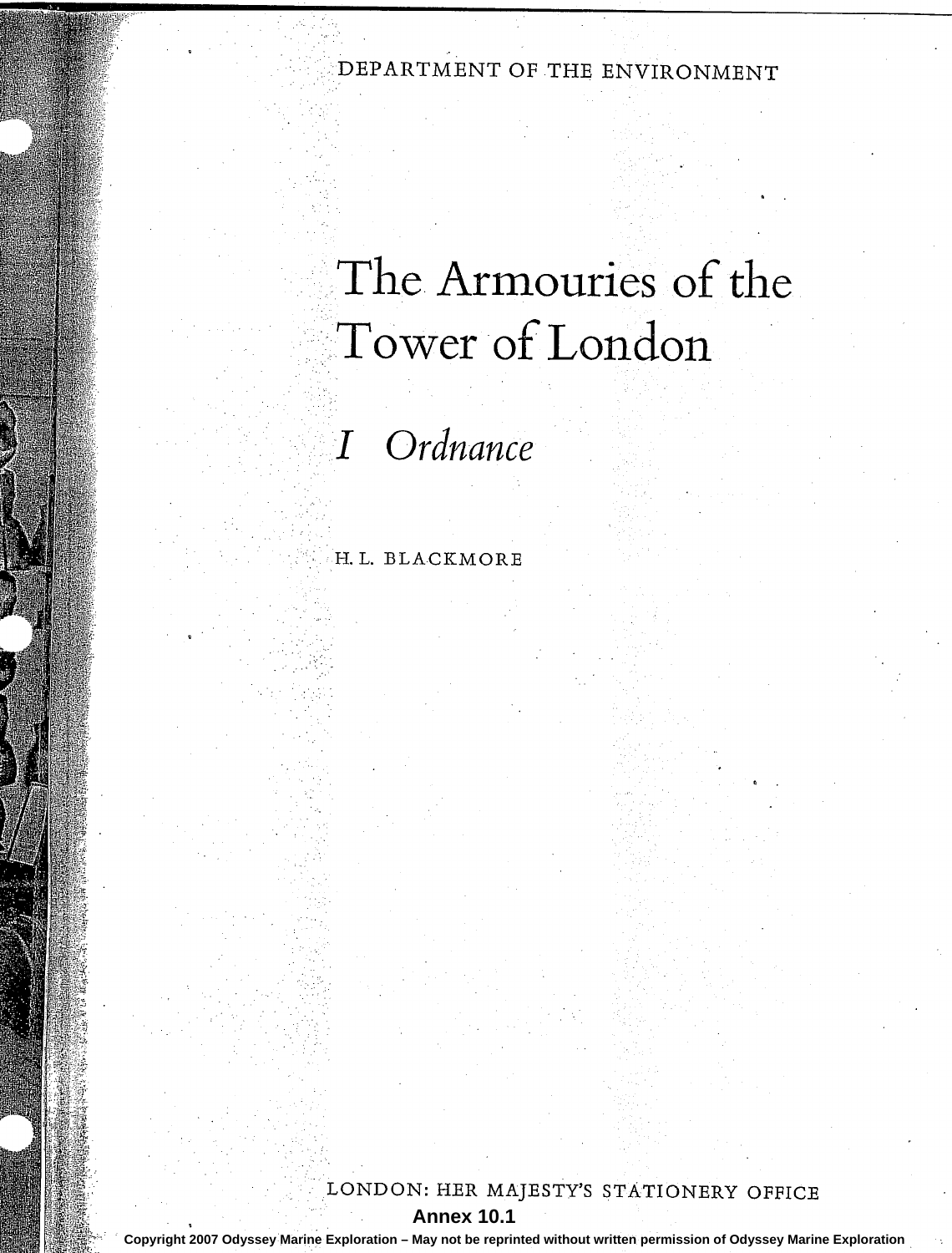

 $2I6$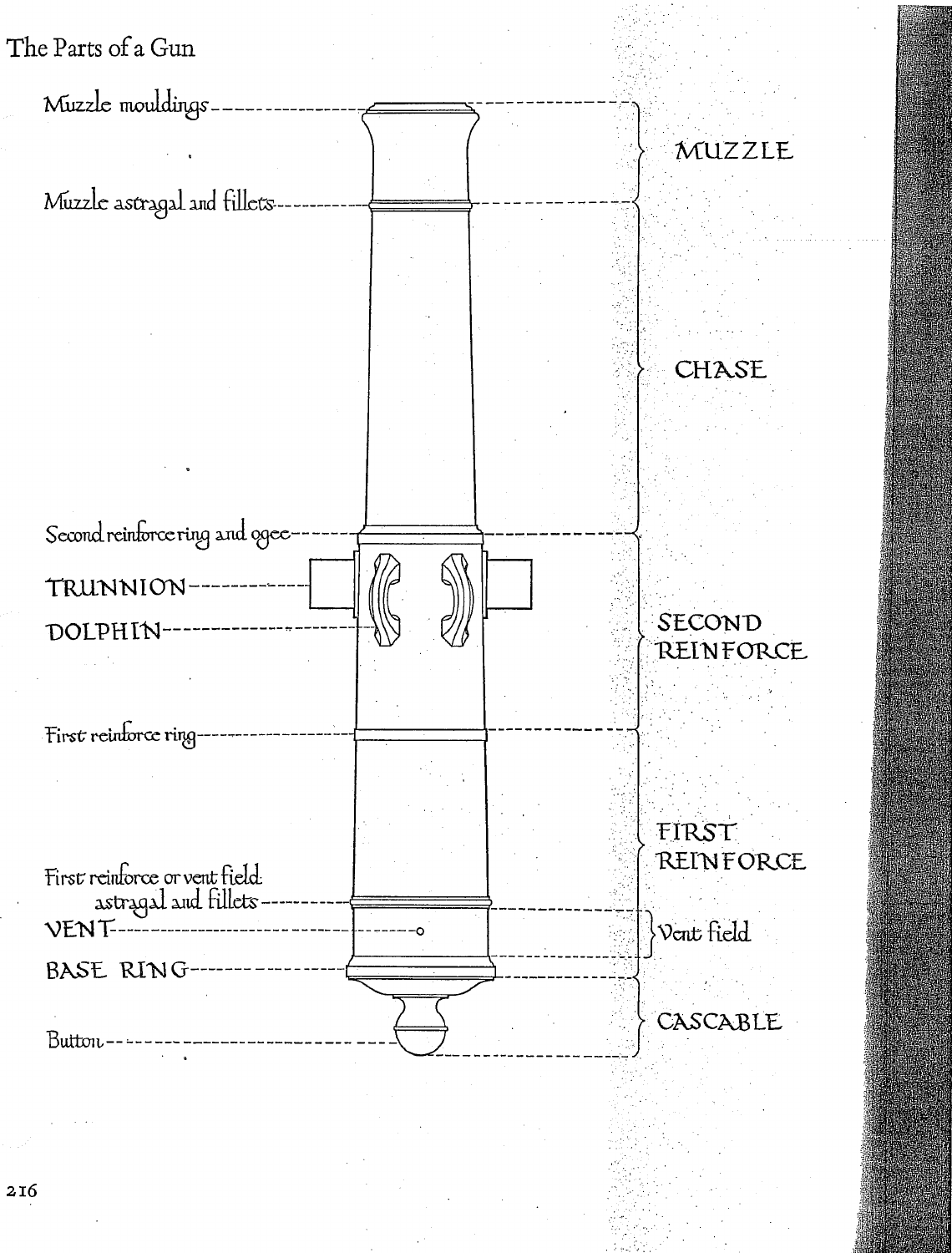# **The shipwreck of the galleon Sacramento-1668 off Brazil**

## **Ulysses Pernambucano de Mello**

*Rua dos Navegantes 1701, up-101, Recife, Pemambuco, Brazil Photographs by Daniel Lins Menucci* 

The Brazilian Ministry of Navy and the Ministry of Education and Culture are promoting the first underwater archaeological exploration in Brazil.

The site of the exploration lies at  $13^0$   $12'$ 18" latitude south and 38' 30' 04" longitude west, near the entrance of the port of the Bay of All Saints (Baia de Todos 0s Santos), in the Brazilian State of Bahia (Fig. 1).

The shipwreck lies on a gravel bottom at 31-33 m depth, and at the top and around a pile of ballast stones, are scattered guns, anchors, Spanish olive oil jars and coral encrusted porcelain making a marvellous spectacle.

Honoured by the invitation to supervise the exploration due to begin in September 1976, **I**  joined the Brazilian Navy ship *Gastio Moutinho*  which was specially provided for the task, plus a team of 30 divers experienced in rescue work.

Planimetric and photographic surveys were the first tasks for the team; and after the division of the site into small squares (3 m **x** 3 m), we started the removal of the archaeological material (Fig. *2).* 

#### Identifying and dating the shipwreck

The cargo and artillery carried by the submerged ship provided evidence of its date and identification. Brass guns of English, Dutch and Portuguese origin were recovered, which bore, besides the name of their founder, the date of casting. There were guns of 1590, 1596, 3597, 1622, 1634, 1649, and 1653. Besides this information, some of them bore an engraving on the reinforce of the breech block, **an** armillary sphere with the Latin inscription 'Spero in Deo', and a little above this emblem another inscription 'Companhia  $GL$  do Brazil' (General Company of Brazil).

The guns indicated that the sinking occurred after 1653 and also that the owner of the ship was the 'Companhia Geral do Comércio do Brazil', founded in Lisbon, on February 6, 1649. Its purpose was to maintain **an** armada of 36 vessels to convoy the merchant fleet which sailed between Brazil and Portugal every year.

The pottery recovered in the exploration (Portuguese maiolica) also provided evidence of the ship's identity; some pieces, specially the bottles, had the same emblem as some of the guns: the armillary sphere surrounded by a sun, having on it a band with the inscription 'Spero in Deo', and a little below this sphere the date 1649, year of the founding of the 'Companhia'. Portuguese silver coins were also collected and identified. In the majority of cases they belonged to the reign of Dom João **IV** (1640-1656). There were also Spanish coins. The Portuguese coins constituted the best items for establishing the *terminus post quem* of the shipwreck, because they had been over-stamped on one face to raise their value by *25%.* Research on the subject traced the Royal Warrant (Alvará Régio) which authorized the over-stamping: it was dated March 22, 1663. With this information we concluded that the ship was Portuguese, acting for the 'Companhia Geral do Comércio do Brazil' and sank after March 1663. Since we were closer to a more precise identification of the wrecked ship we turned to the chroniclers for additional historical documentation of the period.

#### History

Sebastião da Rocha Pitta (1660-1738), the historian, a native of the State of Bahia, in his

0305-7445/79/030211+13 \$02.00/0 *0* 1979 The Nautical Archaeology Trust Ltd.

### **Annex 10.2**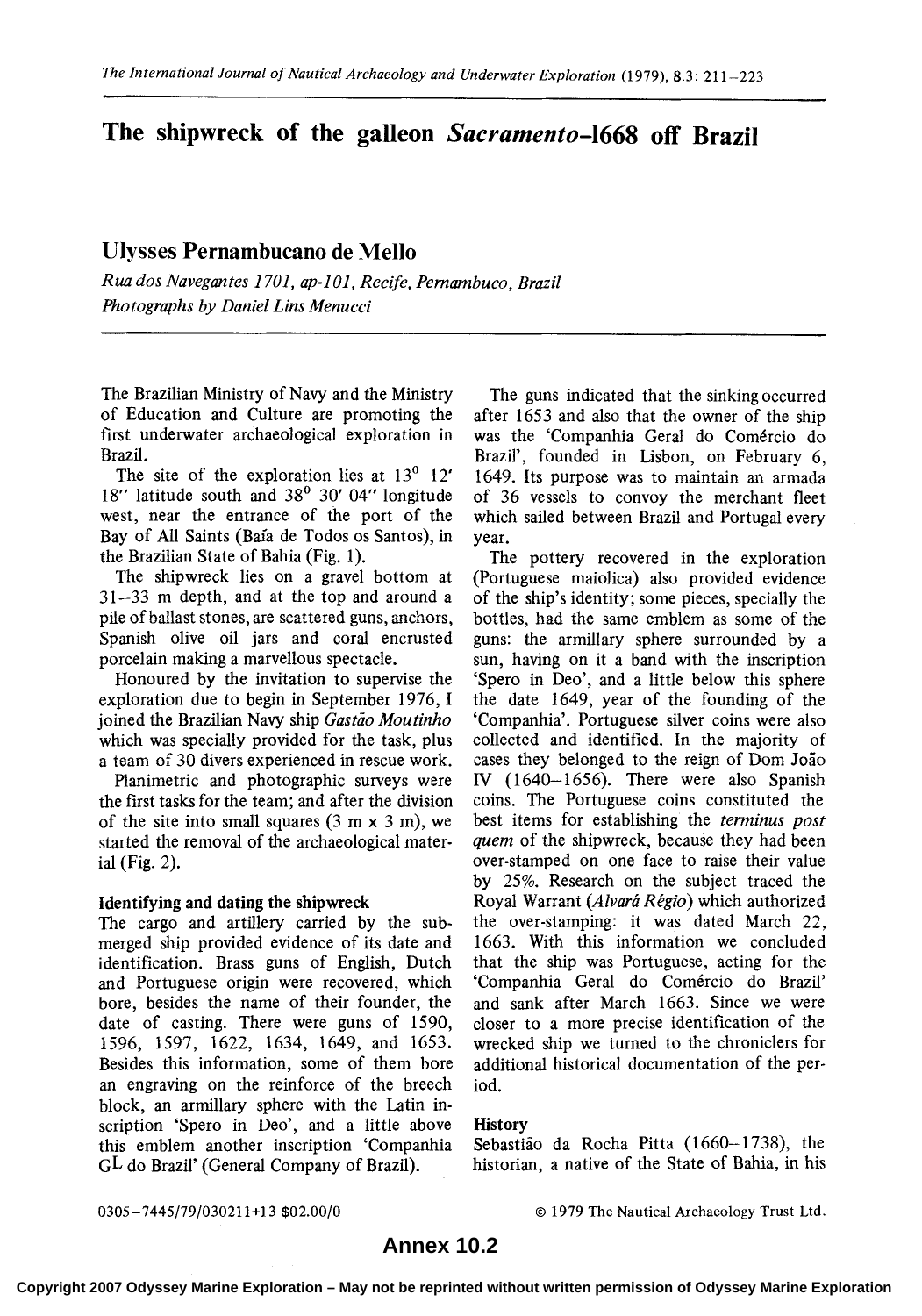

**Figure 1. Location** of **the wreck in** Bahia **State.**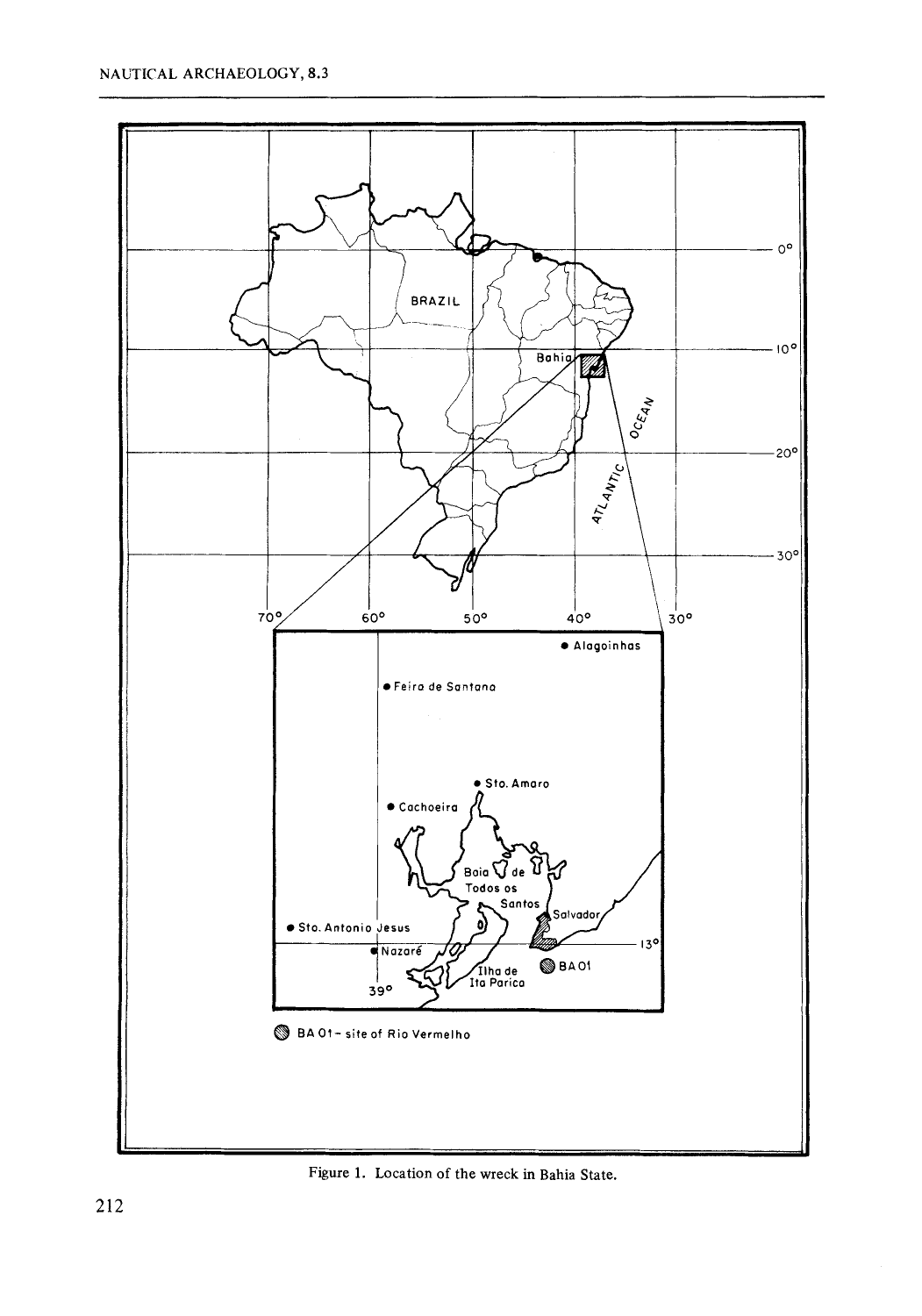

**213**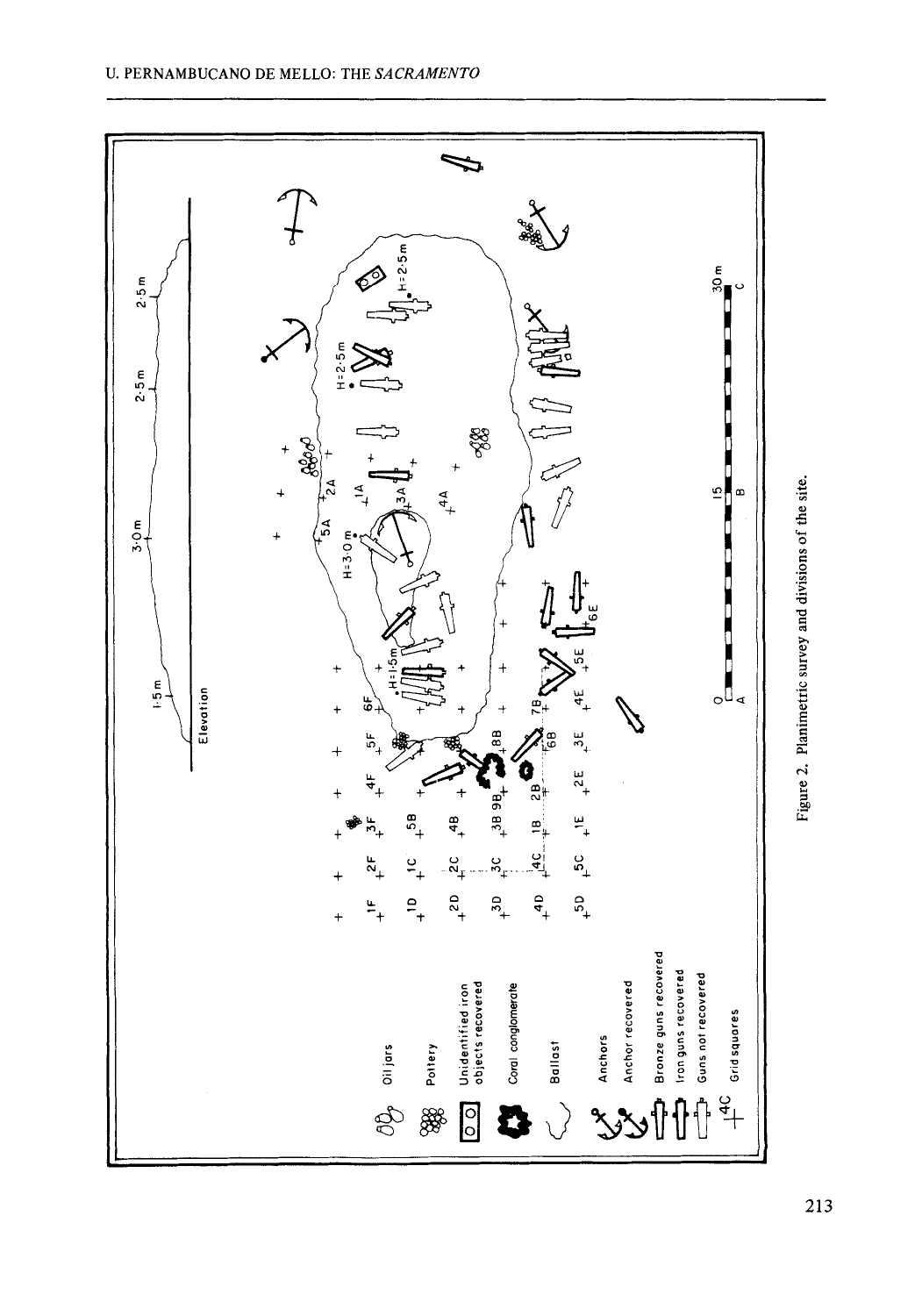book *Hist6ria da Arn6rica Portuguesa* (Lisbon 1730) gave us the first information about a shipwreck belonging to the General Commercial Company of Brazil, near Salvador after the year 1663.

According to this historian, the galleon *Sacramento,* sank in the year 1669, coming from Portugal to Brazil as the flagship of a great fleet.

The importance of such an event and the impact that it might have caused in Bahia, can well be understood; we began our research in the official correspondence between the local government and other Royal authorities and found part of this information published by the National Library of Rio de Janeiro, and part in manuscripts in the Lisbon archives.

Built in Oporto in northern Portugal for the 'Companhia Geral do Comércio do Brazil', the galleon *Sacramento* was probably designed from plans by Francisco Bento, who since 1643 had been Master of the Ribeira (wharves) in Oporto. Francisco Bento for more than 40 years held this position and built the famous galleon *Santa Thereza, sunk in the battle of the Downs* in 1639. In 1667 we found the *Sacramento*  designated as the *Almiranta* of the armada established to protect the Portuguese coast from

pirates; she then mounted 60 guns and carried 824 men including sailors and soldiers.

In the year 1668 (Rocha Pitta states, incorrectly, 1669), possibly in February, the *Sacramento* left the Tagus to cross the Atlantic to Brazil, as flagship of the fleet, under the command of the General Francisco Correa da Silva. On board there were some 1000 people, of which 800 were military, many of them from distinguished families, and almost 200 passengers, among them clergy, friars of the Franciscan Order and Ministers of Justice. Rocha Pitta in his baroque style compared it to a 'Portable Republic'.

On May 5 of the same year, around six *0'*  clock in the afternoon, during a great storm and southerly winds, the galleon caught sight of land near the entrance of the harbour. Attempting to reach the harbour in the Bay of All Saints, notwithstanding the bad weather, the pilot decided to try the dangerous entrance, where there is a bank now called Rio Vermelho, or Bank of Santo António, as Rocha Pitta designated it. Against this bank, familiar to all seamen, the ship struck violently, as the Governor of Bahia, Alexandre de Sousa Freire, stated (Fig. 3).

Because of the storm no vessel could leave



Figure 4. Brass guns recovered from the galleon *Sucrumento* (16th century).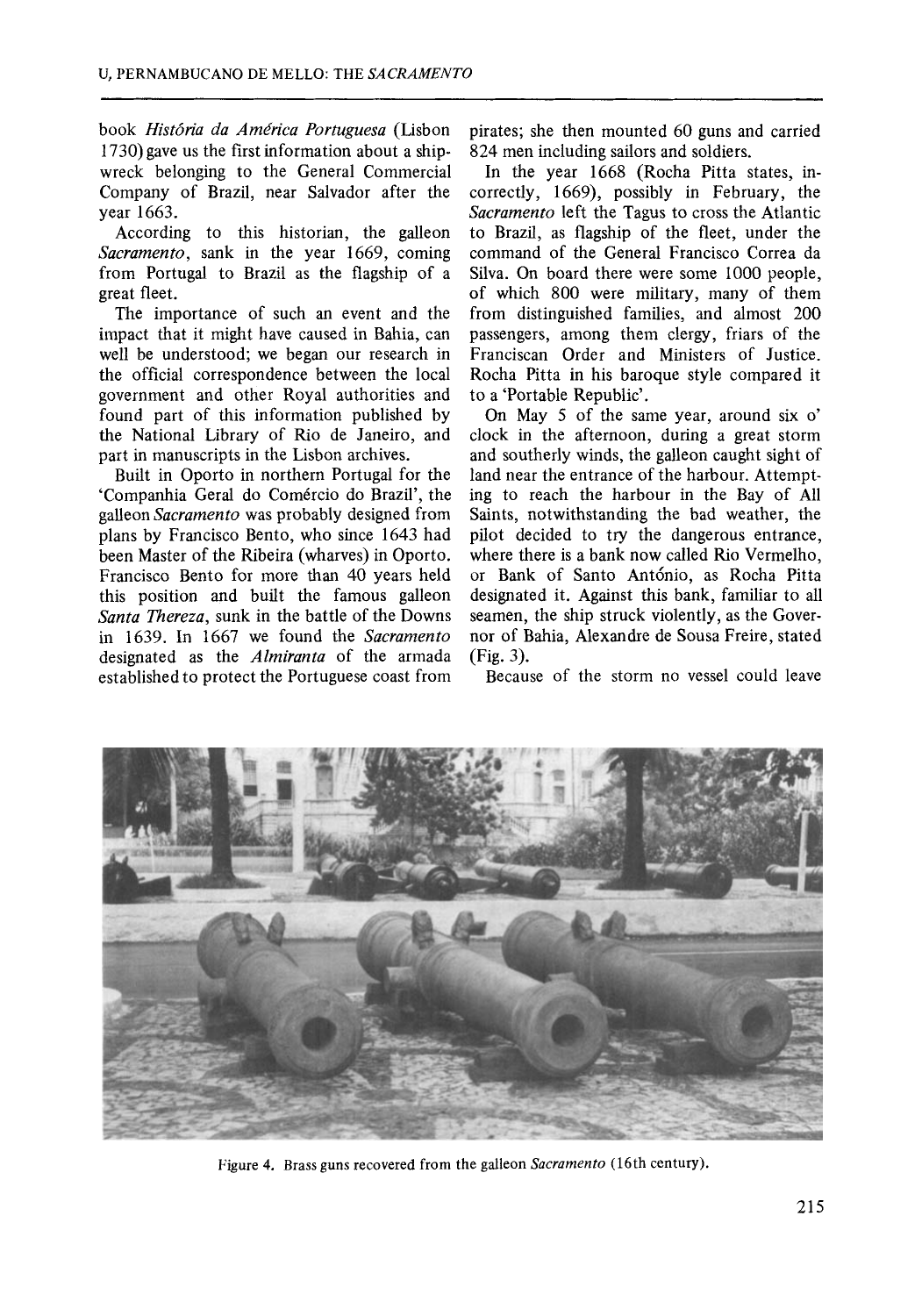the port to assist the sinking ship, which was then firing its guns to signal the imminent danger, though, as Rocha Pitta notices, these shots served more to indicate horror than a remedy, since the galleon sank around **11** *0'*  clock at night; there were only 70 survivors. Among the victims was General Francisco Correa da Silva, buried in the Franciscan Convent of Santo Ant6nio in the city of Salvador de Bahia.

Not only the death of so many people was deplored. Governor Souza Freire stated that 'the misfortune of losing the flagship of the armada was great, because she was bringing ammunition and arms sent by His Majesty, . . . and I was also left without news because the letters were destroyed' (Pitta, 1730).

#### **The** ship

There is little left of the hull of the galleon. We suppose that part of the keel and the bottom survives under the ballast stones. Pieces of the frames (hull), as well as all other smaller wooden parts, recovered from the *Sacramento,*  were put in water tanks, which had been previously prepared to keep them immersed until the laboratory phase, which is scheduled to begin soon.

During the first phase of the work, when the area surrounding the pile of ballast stones was being excavated, some pieces of wood were collected, to determine the state of conservation of this material. Fragments of a wheel and a gun carriage, as well as the frames of the ship, with nail holes, enabled us to see the action of the sea and its denizens during three centuries of immersion.

*The ballast* consisted of blocks of granite whose weight varied from some grams to 50 kilos. All these rocks, at the bottom of the sea, constitute a great pile, covered by concretion. The weight of balIast of warships is, according to some authors, proportional to the artillery on board. We know, from historical documents, that the *Sacramento* mounted **60** pieces of iron and brass, whose total weight we calculated at 120 tons. According to Colin Martin oceanic sailing ships 'needed to carry a quarter of their own weight, or even more in counterbalancing ballast', so we can estimate the tonnage of the *Sacramento* to have been at least 480 tons (Martin, **1975).** 

*The anchors.* Five iron anchors can be seen on the plan of the site. Four of them are dispersed at one of the extremities of the area (prow?), separated, two on each side of the ballast hill; the fifth should possibly be located at the base of the mainmast, amidships. These five anchors, covered by a three centuries old concretion, do not allow us to describe them before adequate chemical treatment. As at the present time we do not have facilities to carry out this treatment, only one of the anchors was removed. The others remain in the place where they sank, until we are able to treat them adequately.

*The armament of the ship.* More than half of the artillery on board the *Sacramento* was made of brass. Recovered from the bottom of the sea, on various occasions (even before archaeological research) by the Brazilian Navy, they were sand blasted to remove the crust of concretion. Later, they received chemical treatment, in order to remove the concretion on more delicate parts which the sand blast could not reach. After cleaning they were covered by a protective coat of colourless varnish.



**Figure 5. English brass culverin (16th century).**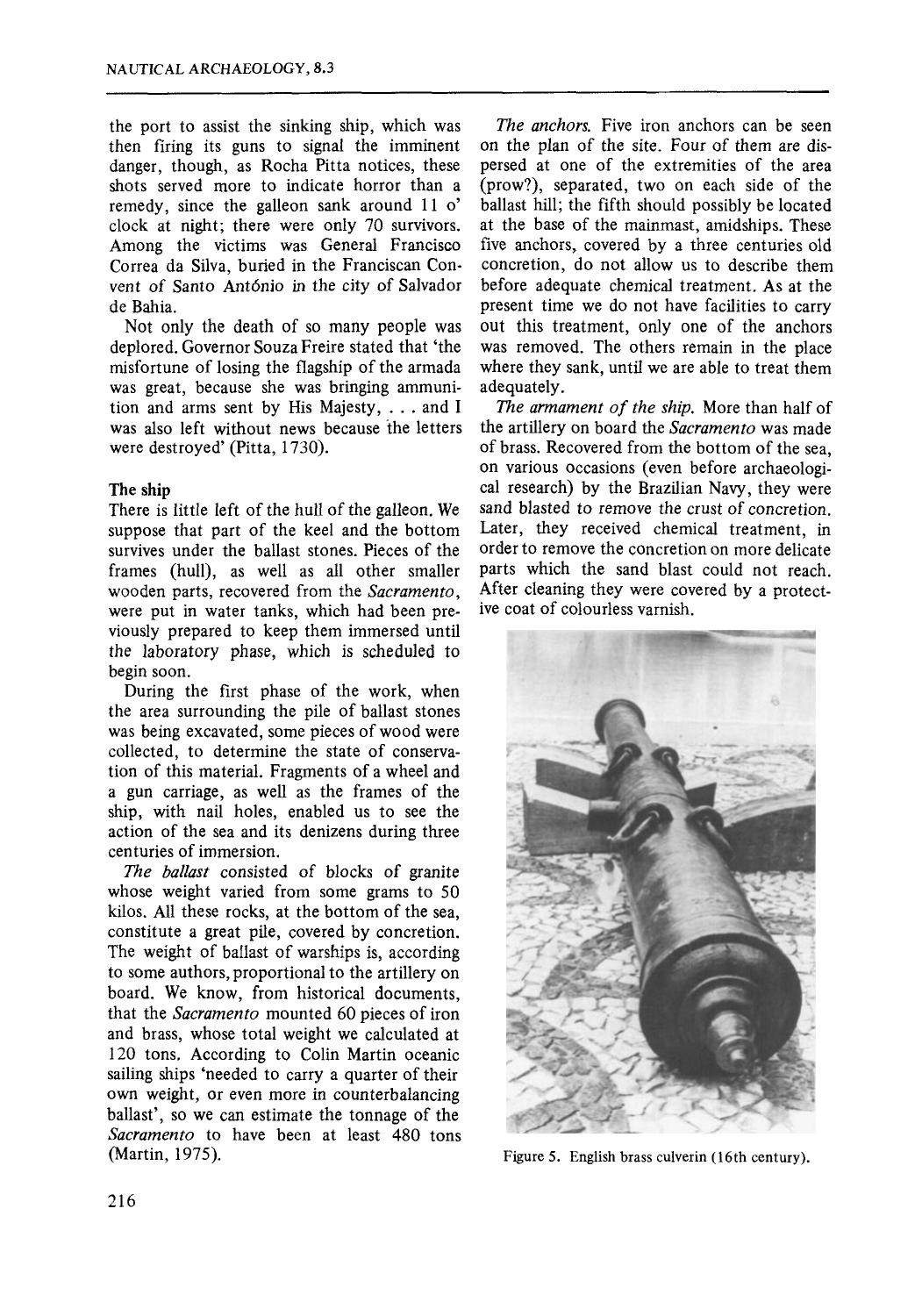Guns of several nationalities constituted the armament of the galleon. Their diversity of provenance and the long period of their use lead **us** to approach the subject by the date of casting, which was frequently found on them, or by the type (Fig. 4).

The oldest pieces of the collection are two brass culverins, each measuring 3.08 m long, with four dolphins for handling the gun. Both are British of the middle of the 16th century. They have the inscription 'Da Companhia GL do Brazil' and weigh approximately **1200** kilos. On the reinforce is the Portuguese Coat of Arms, but not the name of the founder (Fig. 5).

Other English pieces were also recovered: a demi-cannon **2-61** m long, weighing about 1820 kg. On the first reinforce the names of its founders: JOHN: AND RICHARD; its founders: JOHN: AND RICHARD;<br>PHELLIPPS: BRETHRIN: MADE: THES: PHELLIPPS: BRETHRIN: PECE: ANO: DNI: 1590. At the end of the

first reinforce there is the inscription DA COMPANHIA GLDO BRAZIL and **an** armillary sphere with the phrase SPERO IN DEO. A demi-cannon of brass of the same length and weight as the former with the inscription<br>JOHN: AND: RICHARDE: PHILLEPS: AND: RICHARDE: PHILLEPS: MADE: THES: PECE: **ANO:** DNI: **1596.** Two brass quarter-cannon of 2.56 m, weighing about **1350** kg with the following inscriptions: DA COMPANHIA GL DO BRAZIL. the armillary sphere with the phrase SPERO IN DEO and the name of the founder GEORGE: ELKINE: MADE: THIS: PEECE: **1597** (Fig. **6).** 

Besides these English pieces the *Sacramento*  had also carried Dutch guns. We saw and studied these Dutch pieces, when the shipwreck was discovered in **1973.** They were three brass falconets,  $1.13$  m long with the inscription HENRICVS VESTRINK FECIT CAMPIS, Campis being the Latin form of the name of



**Figure** *6.* **An English brass demi-cannon, with the inscriptions 'Da Companhia do Brazil' and 'George** -:- **Elkine made** -:- **this** -:- **piece** -:- **<sup>1597</sup>**-:-'.



**Figure 7. Dutch brass falconet with the inscription 'Henricus Vestrink fecit campis', dated 1646.**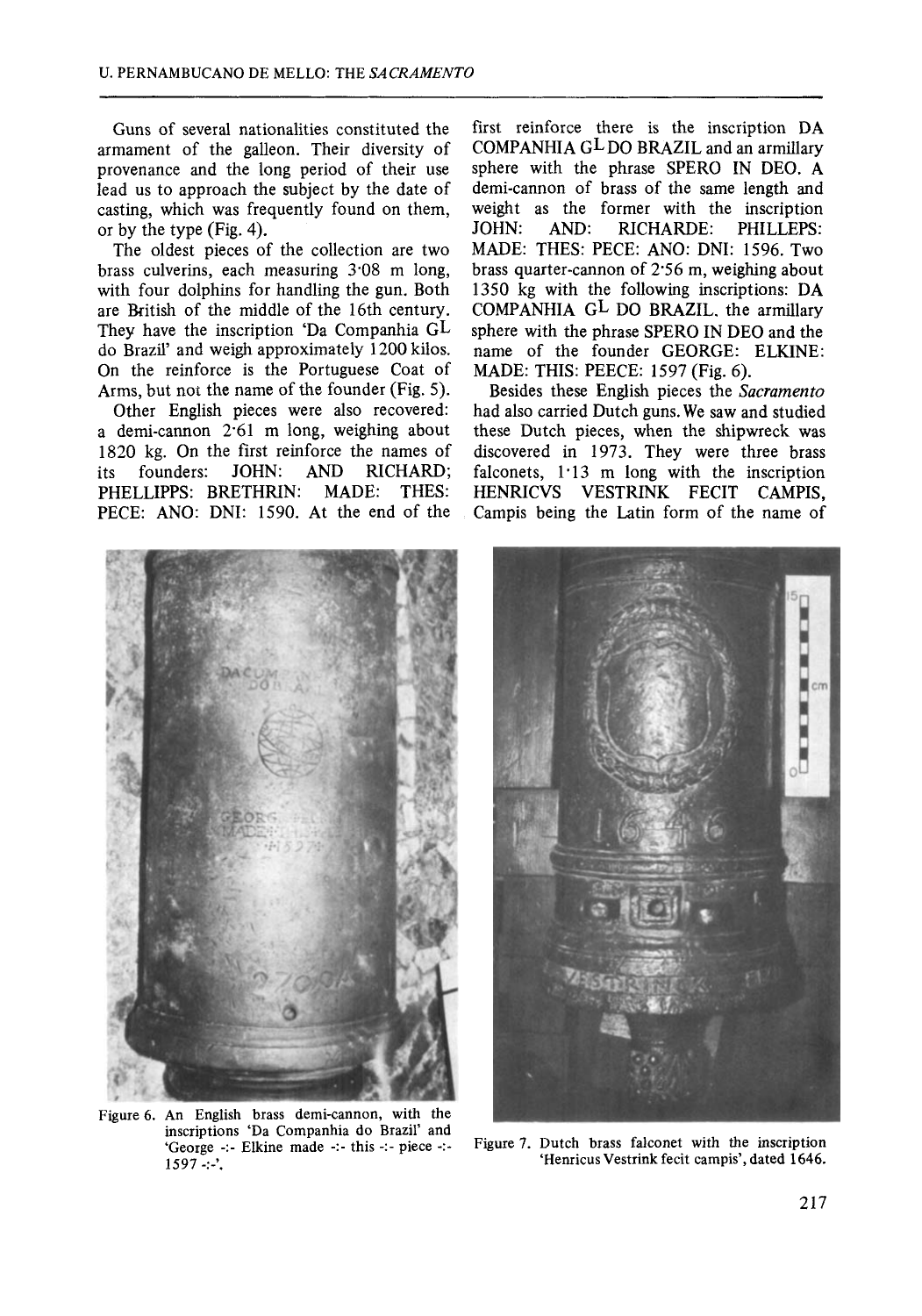the Dutch town of Campen, known for its bronze casting. On the first reinforce is the date 1646 (Fig. 7). A brass demi-cannon 2'78 m long with the inscription COENRAED WEGEWAERT ME FECIT HAGAE 1649 was also recovered. An interesting detail was a lead sheet over the



Figure 8. Detail of a Dutch brass demi-cannon with the inscription 'Coenraed Wegewaert me fecit Hagae **1646'.** 



1"igure 9. Detail **of** a Portuguese brass demi-canon cast by Matias Escartim in the year **of** 1649.

touchhole. This cover served to protect the powder in the touchhole against premature or accidental ignition (Fig. 8).

Most of the Portuguese guns are the work of the founder Matias Escartim, who was formerly assistant in the gun foundry of the crown of Castile. There exist in Lisbon pieces cast by him in the years 1647, 1650 and 1661. On the *Sacramento* the **six** guns made by him date from 1649 or 1653. They have the same inscription on the first reinforce: DOM JOAO 1111 **REY** DE PORTUGAL and below these another: SEND0 TINENTE GL RVI CORREA LUCAS MATIAS ESCARTIM ME FEX LXA 1649; above, the Portuguese coat of arms. The length varied between 2-91 and 2.93 m (Fig. 9).

The Portuguese guns were not confined to Escartim. There is another brass demi-cannon 3-03 m long that shows on the breech reinforce the initials A. G. F. which may indicate as the founder Antdnio Comes Feio. This founder was admitted to his profession on May 10,1610 and is known to have cast guns for the armadas of India.

Another Portuguese piece recovered bore the initials P. D. B. This one is in the worst state of conservation. Its founder could be Pero Dias Bocarro who had been appointed Master Gun Founder of the State of India by the governor, Dom Duarte de Menezes, an appointment confirmed by the king on October 12, 1590. Sousa Viterbo (1901) identified a piece in Portugal, by this gun founder with the following inscription: DA CIDADE DE GOA. FEZ EM 0 A. DE 1623 **P.** D. **B.** 

#### **Navigational instruments**

Five brass compasses were found. Figure 10 shows the two basic types. The commonest (four examples) can be used with only one hand. The other type is called by some authors the true compass. Some graduated rulers, also made of brass, were recovered, but we do not know their use.

On the same figure and in Fig. 11 are two astrolabes, of the type which David Waters (1966) classified as 'ballasted at the base'. They are, probably, Portuguese whose purpose was to measure the zenith distance and not the altitude of the sun, as the Spanish type. The Portuguese introduced the marking from  $0^{\circ}$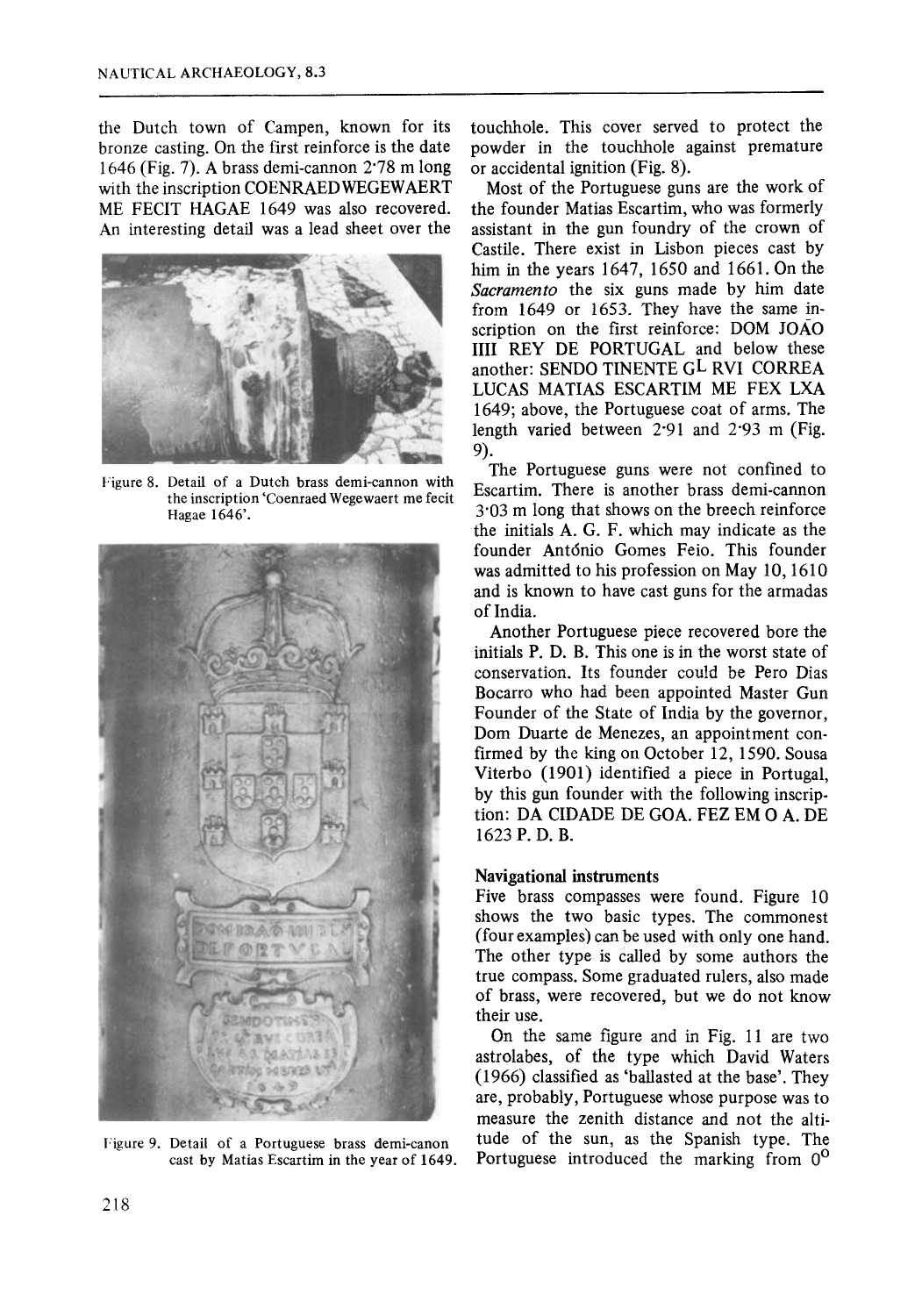

**Figure 12. Brass thimbles of four types from** the **cargo.** 

Lead images of Christ detached from the crucifixes were probably part of the cargo (Fig. 13). **A** shipment of razors with wooden handles of which the blades did not survive, were found in the stern area. The oxidization of the blades of these pieces, in a short time had formed a solid mass of concretion with sand and shells covering the wooden handles, preserving them and leaving on the inside of the concretion the mould of the marks on the handles.



Figure **13. Lead Christ crucified images, part of** the **cargo.** 



**Figure 14. Iberian oil jars of three types.**